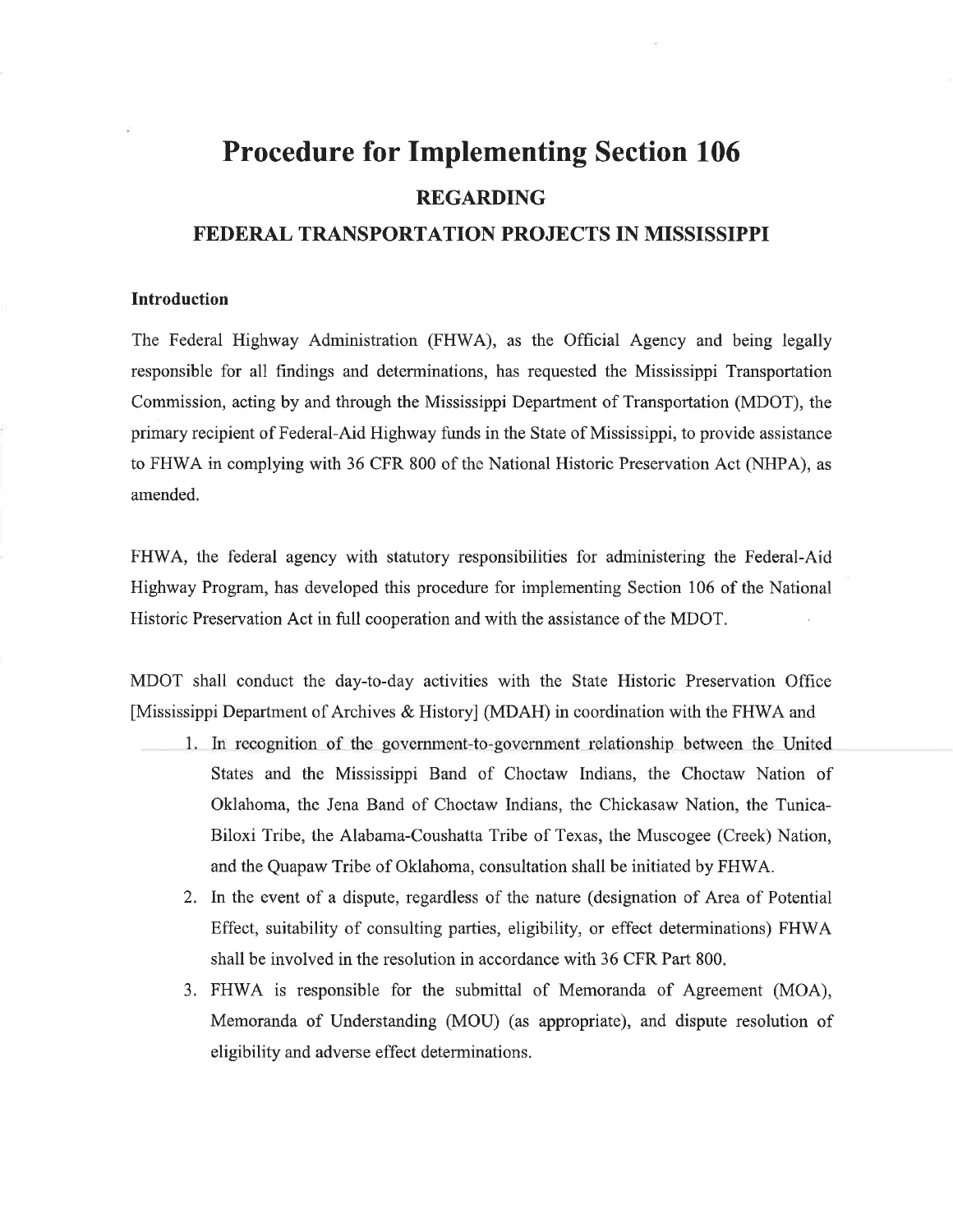This procedure, as presented by FHWA, is not intended to create new regulatory or replace existing legal requirements. If at any time a signatory to this process determines that the intent of the Section 106 consultation process, as described in 36 CFR Part 800, is not being satisfied, FHWA shall, in writing, notify the other parties to this agreement of their concerns. A conference between the parties to resolve these concerns shall be conducted at the earliest opportunity.

FHWA and MDOT intend to conduct undertakings in a manner consistent with 36 CFR 800 and to integrate historic and archaeological preservation planning and management decisions with other policy and program requirements in a manner consistent with Section 106 of the NHPA, as amended, and other federal and state authorities.

FHWA and MDOT are committed to avoid, minimize and/or mitigate adverse effects on historic properties, including burials, and to recognize that preservation and protection of these resources are respectful to the past indigenous Indian people who inhabited what is now the State of Mississippi, and is vital to the state's history.

FHWA, MDOT, MDAH, and the Mississippi Band of Choctaw Indians, the Choctaw Nation of Oklahoma, the Jena Band of Choctaw Indians, the Chickasaw Nation, the Tunica-Biloxi Tribe, the Alabama-Coushatta Tribe of Texas, the Muscogee (Creek) Nation, and the Quapaw Tribe of Oklahoma hereby agree that this process pursuant to Section 106 of the NHPA, as amended, and other applicable authorities for Federal-Aid projects and shall conduct meaningful consultation through following stipulations:

#### Initiate the Consultation (36 CFR 800.3)

- A. Establish that the activity is a Federal Undertaking
	- 1. An undertaking is defined as all projects that receive federal funds or require some form of federal permit or approval and have the potential to affect Most federally funded highway projects are historic properties. "undertakings" which require the Section 106 process be completed.
	- 2. Section 106 does not apply to state-funded projects, unless a Federal permit or approval is required. In that situation, the Federal agency that is responsible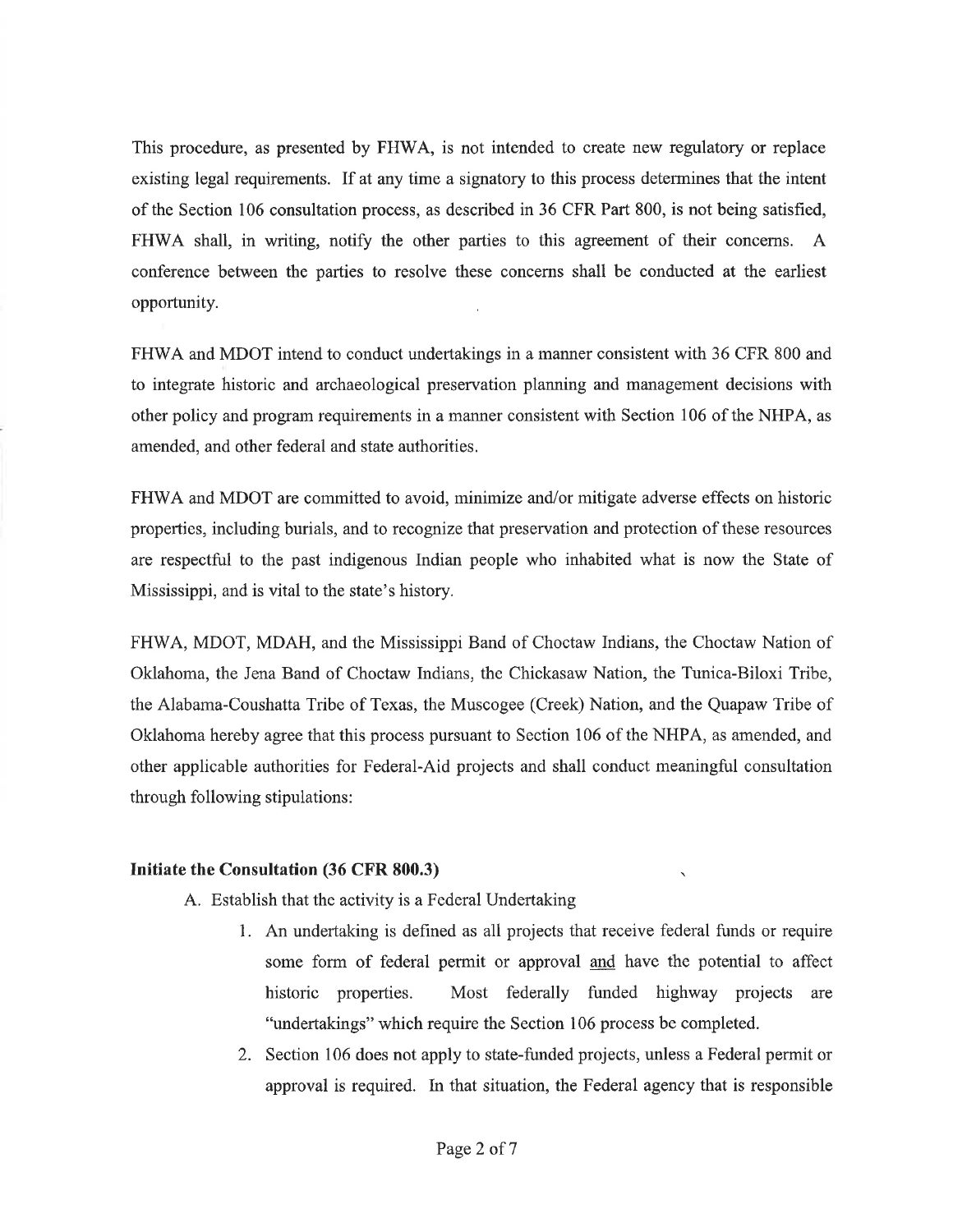for issuing the permit or approval will be the lead Federal agency for purposes of Section 106. For example, if the project was state-funded but required a Section 404 permit then the Corps of Engineers would be the lead Federal agency for Section 106 purposes.

- B. Establish potential to impact historic properties
	- 1. Sufficient information shall be gathered to support a recommendation by MDOT and decision by FHWA as to whether the project has the potential to cause effects/impact historic properties.
	- 2. FHWA shall decide whether the project has no potential to cause effects or if the undertaking might affect historic properties.
- C. Identify Consulting Parties
	- 1. Early in the project development process, the MDOT in coordination with FHWA shall advise the MDAH that the Section 106 process has formally begun and request their input concerning consulting parties, Area of Potential Effect (APE), and public involvement efforts.
	- 2. Invitations to Consulting Parties
		- i. There are two types of consulting parties. First is by-right consulting parties. The second is by-invitation consulting parties.
		- ii. By-right consulting are legally entitled to participate as consulting parties and include:

**MDAH** Federally-Recognized Tribes **FHWA MDOT** Federal/State agencies (if the project is within their jurisdiction) Local Governments (if the project is within their jurisdiction) National Park Service (if the project is on the Parklands or involves a National Historic Landmark)

iii. By-invitation consulting parties may include:

Individual citizens Local historic preservation organizations or interest groups Federal/State agencies with an interest in the project

By-invitation consulting parties must petition FHWA in writing to formally request to become a consulting party. In consultation with the SHPO and other consulting parties, FHWA shall either approve or deny those requests. FHWA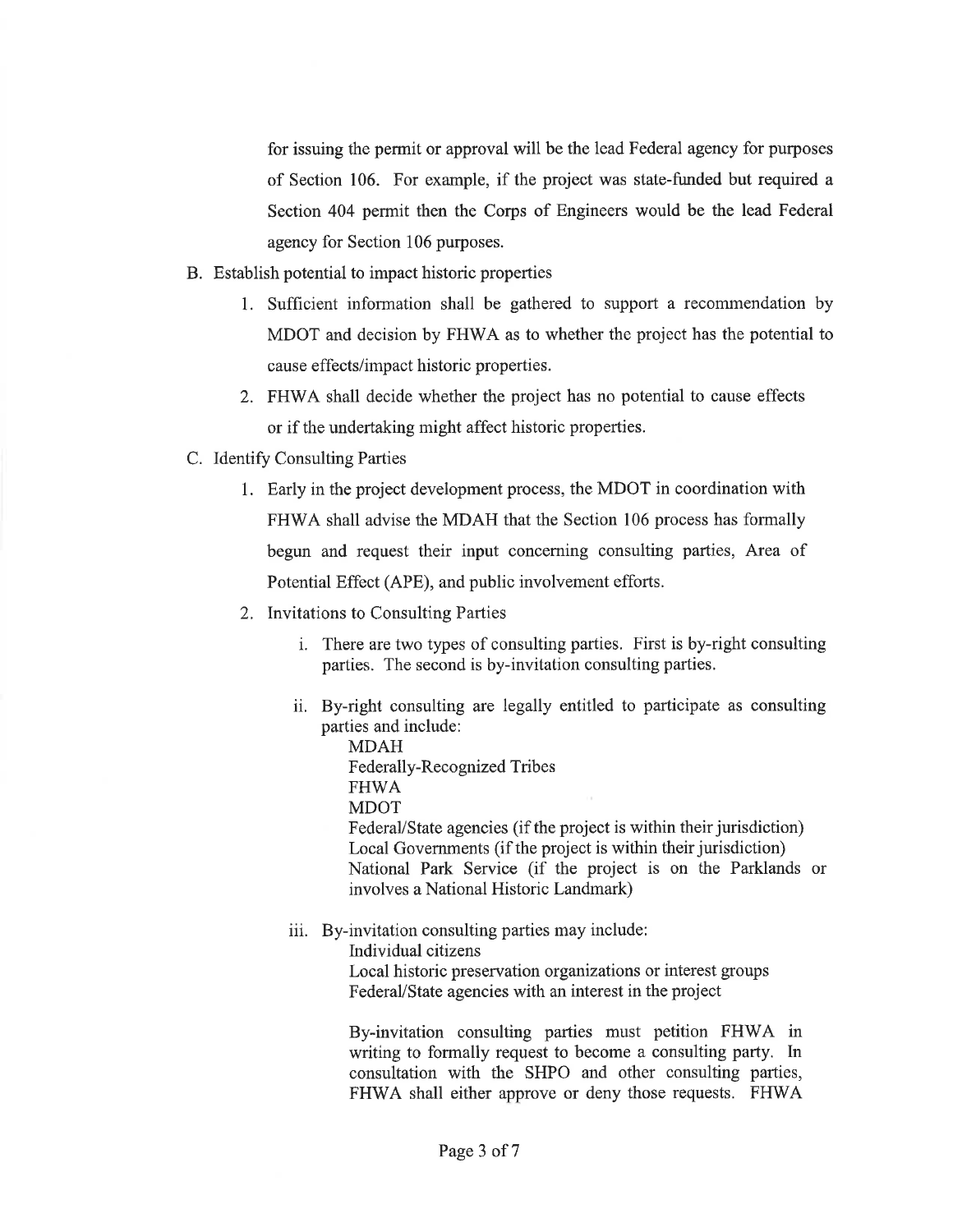will then be responsible for informing the consulting party that their request was approved or denied.

3. FHWA and MDOT will plan public involvement relative to the scope of the undertaking.

### **Identify & Evaluate Historic Properties (36 CFR 800.4)**

- A. Define the Area of Potential Effect
	- 1. The APE is defined as "the geographic area or areas within which an undertaking may directly or indirectly cause alterations in the character or use of historic properties, if any such properties exist. The area of potential effect is influenced by the scale and nature of an undertaking and may be different for different kinds of effects caused by the undertaking." 36 CFR  $800.16(d)$ .
	- 2. Throughout the early stages of the Section 106 process, the MDOT in corporation with FHWA shall coordinate with consulting parties in determining an APE.
- B. Identification and evaluation of Historic Properties in the APE
	- 1. FHWA is required to make a "reasonable and good faith effort" to identify historic properties in the APE.
		- i. Historic Property means any prehistoric or historic district, site, building, structure, or object included in or eligible for inclusion in the National Register of Historic Places maintained by the Secretary of Interior. This term includes artifacts, records, and remains that are related to and located within such properties. The term includes properties of traditional and cultural importance to an Indian tribe that meet the National Register criteria. Historic properties may include structures, places, archaeological sites, and cemeteries.
		- ii. The reasonable and good faith efforts shall include:
			- 1. A review of existing information,
			- 2. Seeking the input of all consulting parties and the public.
	- 2. Field investigations shall be conducted in accordance with the Secretary of the Interior's Standards and Guidelines for Archaeological Documentation [36 CFR Part 68] and consistent with MDAH's Standards and Guidelines for Archaeological Investigations and Reports in Mississippi (2001) and the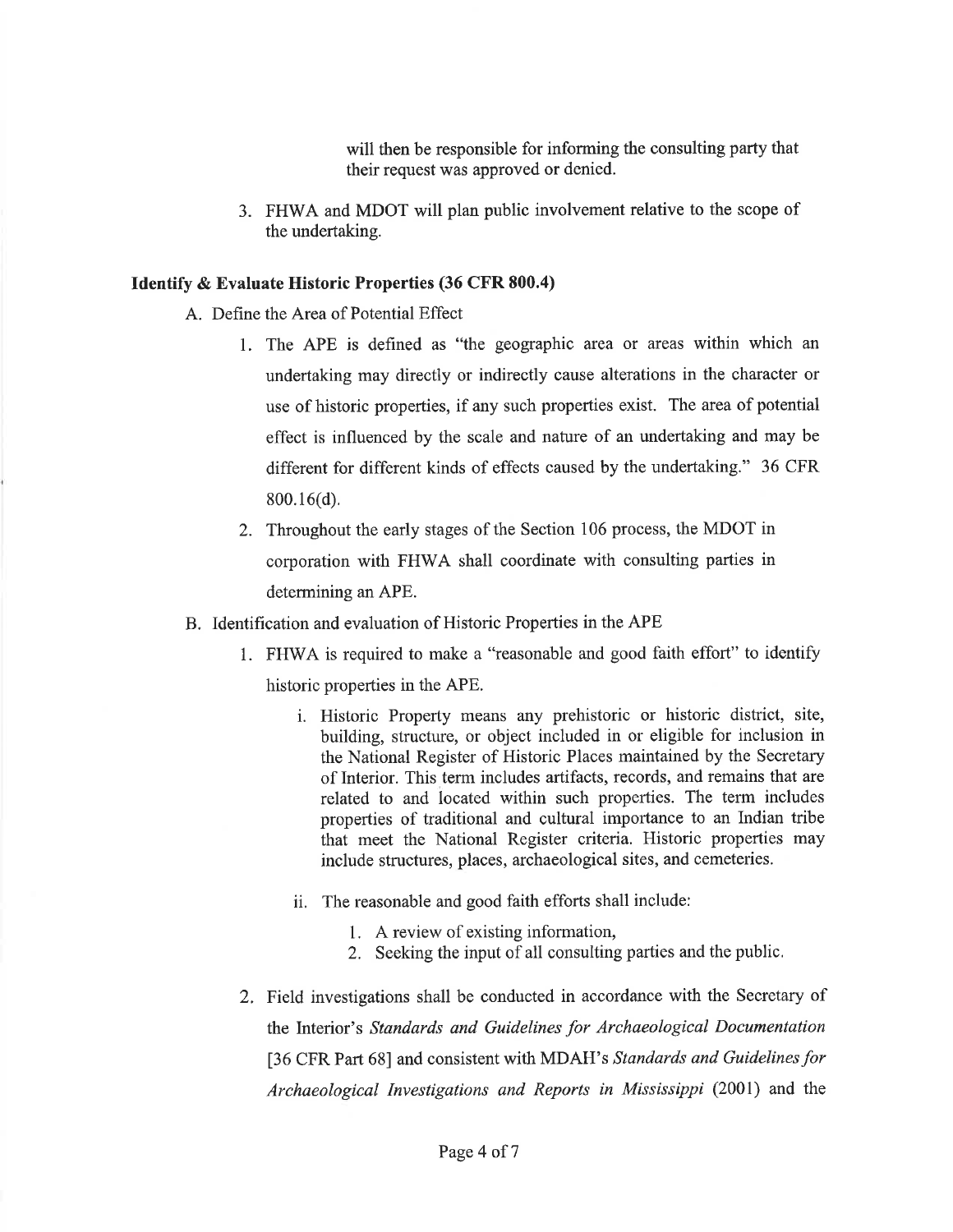MDOT's *Guidelines for Contractors on Archaeological Investigations and Reports* [2007]).

- 3. Late Discoveries
	- i. Appropriate steps shall be taken to minimize or mitigate any transportation impacts to the "find" with the provisions of 36 CFR 800.13. In case of a late archaeological discovery or evidence of prehistoric human remains, all project work in the vicinity of the discovery area shall cease immediately. The area shall be secured and protected. A full assessment of the "find" and the level of its cultural significance will be made.
	- ii. Confidential information concerning the late discovery shall be handled according to 36 CFR 800.6 (a) (5).
- 4. Eligibility and Effect Determinations
	- i. FHWA shall send appropriate eligibility and effect documentation (per 36 CFR 800.11) to appropriate consulting parties. This documentation must include a finding of no historic properties present or a finding of historic properties present. If historic properties are present, the documentation shall also include a finding that no historic properties are affected, no historic properties are adversely affected, or a finding that historic properties are adversely affected.
	- ii. For project studies that recommend the site(s) is eligible and has an adverse effect for any alternative, a transmittal letter/email will be submitted to appropriate consulting parties with the following basic information:
		- 1. Resource name or identification.
		- 2. Location of site.
		- 3. Eligibility and effect recommendations for resource.
	- iii. Depending on the size and complexity of the project, eligibility and effect determinations may not be able to be issued simultaneously. In cases where this occurs, FHWA will submit separate eligibility and effect documentation to the appropriate consulting parties.
	- iv. All consulting parties shall have 45 days from the receipt of the notification to comment on the eligibility and effect determinations. If the consulting parties do not respond within 45 days, FHWA shall confirm receipt of the information before assuming concurrence. If any consulting party disagrees within the 45 day review period, FHWA must either consult with that party and resolve the disagreement or refer the matter to the Keeper of the National Register for resolution of eligibility determinations or the Advisory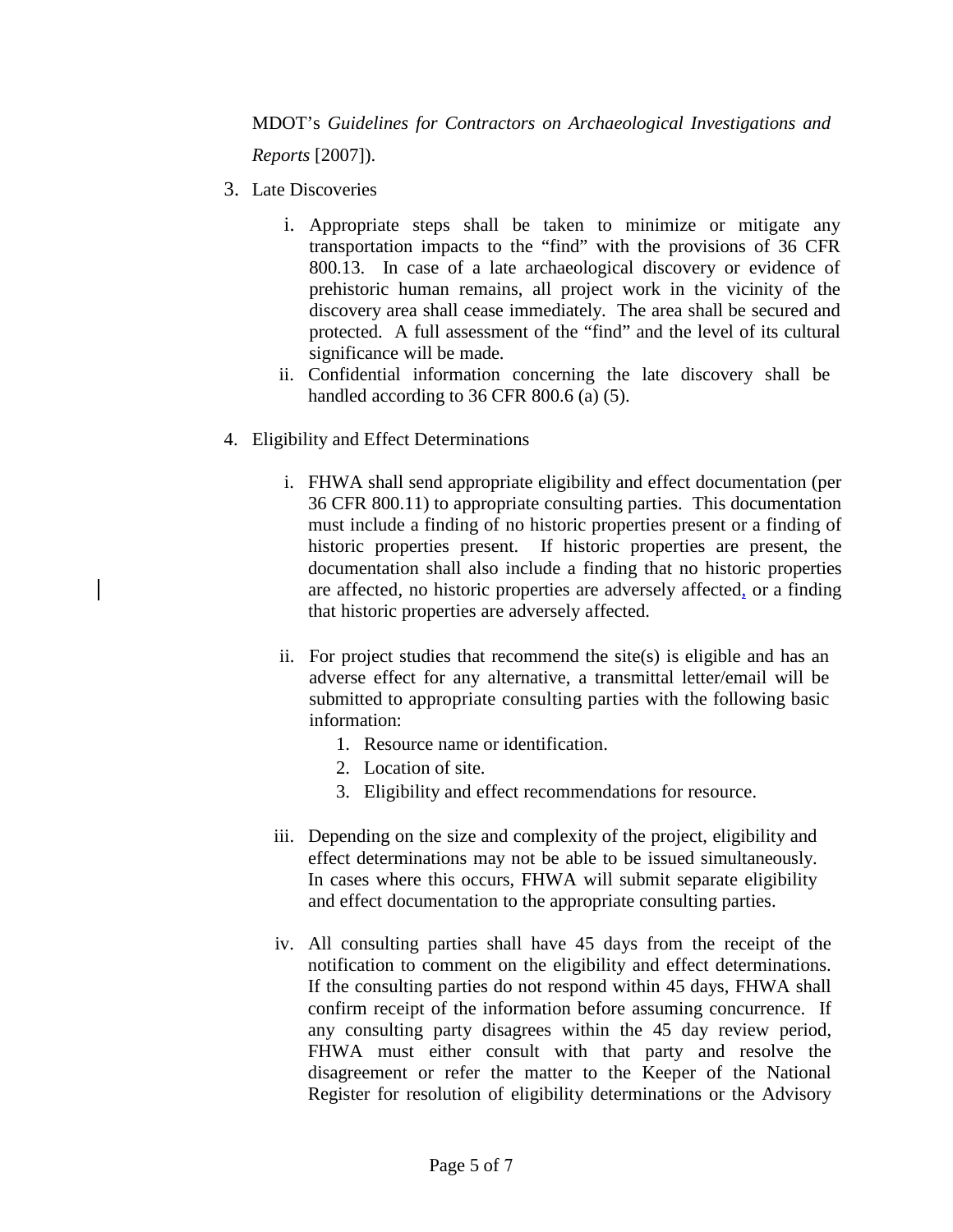Council on Historic Preservation (ACHP) when adverse effect resolution is warranted. The ACHP will have 15 days to make a determination.

- v. The Keeper of the National Register is responsible for making the eligibility determination to resolve a disagreement. The ACHP resolves disagreements involving adverse effects.
- vi. If a consulting party or parties do (does) not agree with FHWA's recommendation on the eligibility status of a property, FHWA shall send a request for eligibility determination to the Keeper of the National Register of Historic Places. The Keeper's determination is binding  $(36$  CFR  $63)$ .

### **Assessment of Adverse Effects (36 CFR 800.5)**

- A. Criteria of Adverse Effect (per 36 CFR  $800.5(a)(1)$ ). Definition: The project may alter, directly or indirectly, the characteristics that qualify the property for inclusion on the National Register, and/or the project may diminish the integrity of the property's location, design, setting, materials, workmanship, feeling or association.
- B. All consulting parties shall have 45 days from the receipt of the notification to comment on the assessment of adverse effects. If the consulting parties do not respond within 45 days, FHWA shall confirm receipt of the information before assuming concurrence.
- C. In cases where the FHWA and consulting parties disagree on effect determinations, FHWA shall forward the matter to the ACHP. Once again, the ACHP shall have 15 days to make a determination. If the ACHP does not reply within 15 days, their concurrence with FHWA is assumed  $(36 \text{ CFR } 800.5(c)(2)(ii))$ and 36 CFR  $800.5(c)(3)(i)$ .
- D. Per Section 304 of the National Historic Preservation Act and Section  $9(a)$  of the Archaeological Resources Protection Act, specific archaeological site locations shall not be included in documentation made available to the general public. This will minimize the potential for endangerment of sites from vandalism or theft.

#### **Resolution of Adverse Effects (36 CFR 800.6)**

- A. FHWA shall work with consulting parties to resolve any adverse effects on historic properties. Resolution will involve avoidance, minimization, and/or mitigation of adverse effects to historic properties.
- B. Measures to resolve the adverse effects shall be outlined in a Memorandum of Agreement (MOA), which concludes the Section 106 process:
	- 1. Shall be consistent with the format developed by FHWA and consulting parties;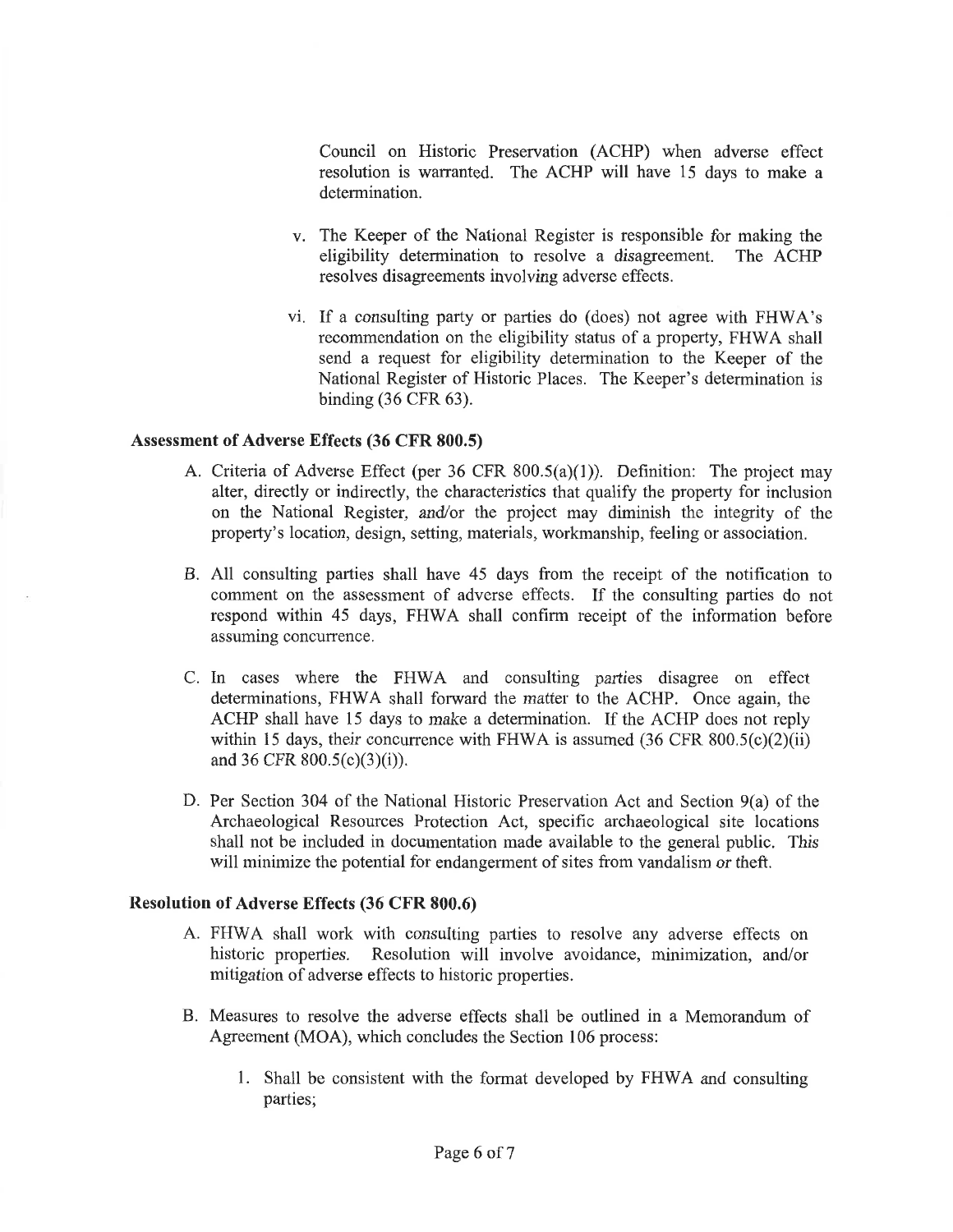- 2. Shall be drafted by FHWA and MDOT;
- 3. Shall be as specific as possible in terms of avoidance, minimization, and mitigation measures:
- 4. May be reviewed by the legal counsel of appropriate consulting parties if the MOA is unique or complex;
- 5. Shall give all parties with implementation responsibilities the opportunity to be signatories. If those parties choose not to sign the MOA the process may proceed:
- 6. The MOA must be signed by FHWA, MDAH or ACHP, MDOT, and other appropriate consulting parties;
- 7. The stipulations of the MOA shall be fully executed prior to construction.
- C. FHWA shall submit a transmittal letter/email to the ACHP requesting a determination of interest in the resolution of adverse effects. This letter will have the following basic information:
	- 1. Description of the undertaking.
	- 2. Steps taken to identify historic properties.
	- 3. Description of the undertaking's effect on historic properties.
	- 4. Discussion on the criteria of adverse effect and efforts to avoid, minimize, and mitigate adverse effects.
	- 5. Views or comments from consulting parties, the public, and the Mississippi SHPO (MDAH).
	- 6. Views or comments from affected Federally-Recognized Indian Tribes.

### Implementation

Accordingly, FHWA, MDOT, MDAH, and the Mississippi Band of Choctaw Indians, the Choctaw Nation of Oklahoma, the Jena Band of Choctaw Indians, the Chickasaw Nation, the Tunica-Biloxi Tribe, the Alabama-Coushatta Tribe of Texas, the Muscogee (Creek) Nation, and the Quapaw Tribe of Oklahoma, and have agreed to work cooperatively in good faith to fulfill their responsibilities of government-to-government consultation for the management, protection and/or mitigation of historic properties as required by applicable federal and state authorities.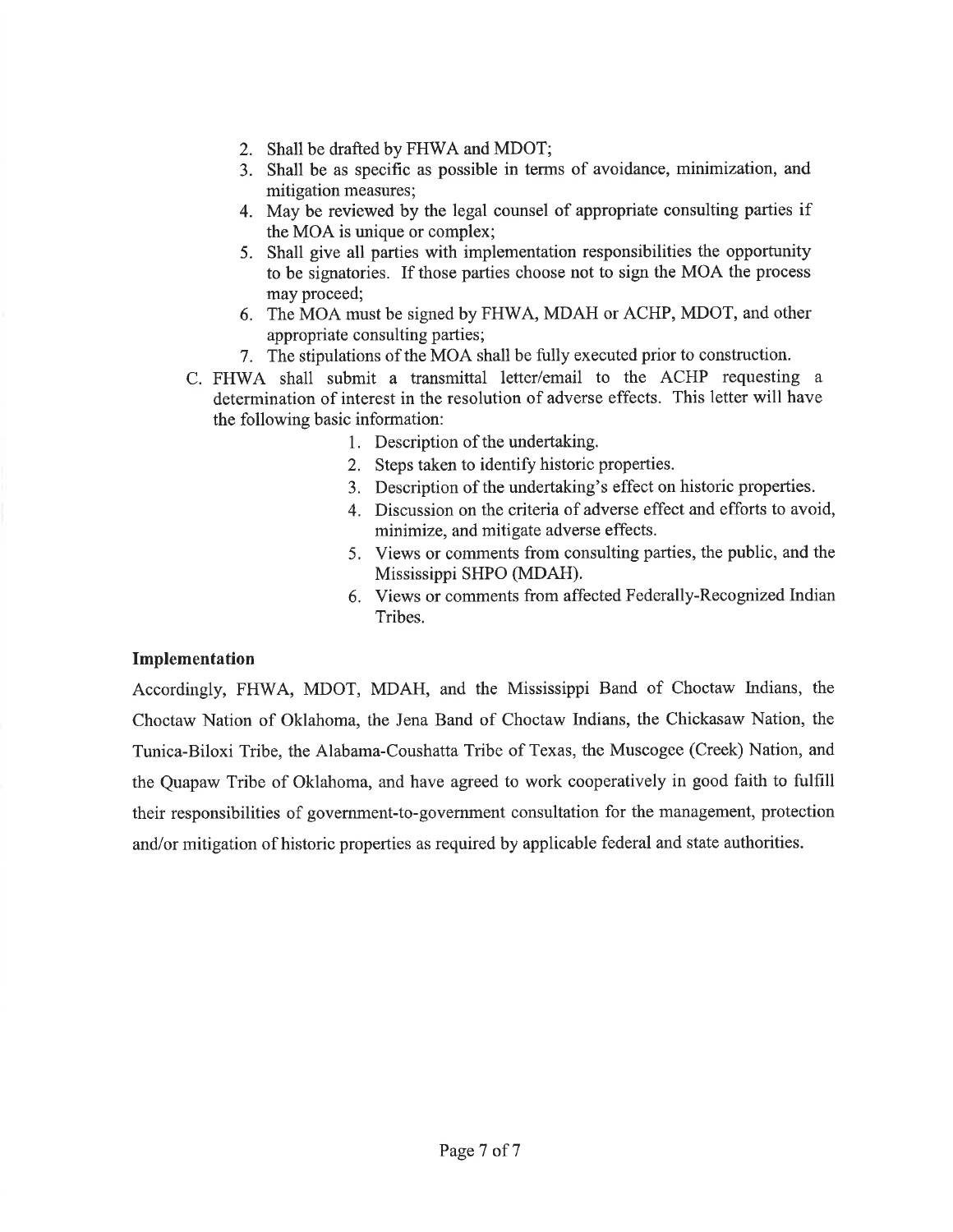### THE MISSISSIPPI DIVISION OF THE FEDERAL HIGHWAY ADMINISTRATION THE MISSISSIPPI TRANSPORTATION COMMISSION, THE MISSISSIPPI DEPARTMENT OF ARCHIVES & HISTORY, THE MISSISSIPPI BAND OF CHOCTAW INDIANS, THE CHOCTAW NATION OF OKLAHOMA, THE JENA BAND OF CHOCTAW INDIANS, THE CHICKASAW NATION, THE TUNICA-BILOXI TRIBE, THE ALABAMA-COUSHATTA TRIBE OF TEXAS, THE MUSCOGEE (CREEK) NATION, and THE QUAPAW TRIBE OF OKLAHOMA **FOR IMPLEMENTING 36 CFR 800 REGARDING** FEDERAL TRANSPORTATION PROJECTS IN MISSISSIPPI

Validation of this Procedure by FHWA, MDOT, the SHPO, the Mississippi Band of Choctaw Indians, the Choctaw Nation of Oklahoma, the Jena Band of Choctaw Indians, the Chickasaw Nation, the Alabama-Coushatta Tribe of Texas, the Muscogee (Creek) Nation, the Quapaw Tribe of Oklahoma, and the Tunica-Biloxi Tribe, and implementation of its terms, evidences that the FHWA will ensure the aforementioned stipulations in order to comply with Section 106 of the National Historic Preservation Act (NHPA), as amended.

FEDERAL HIGHWAY ADMINISTRATION

 $Bv:$ 

Andrew H. Hughes, Division Administrator

Date: 9/16/16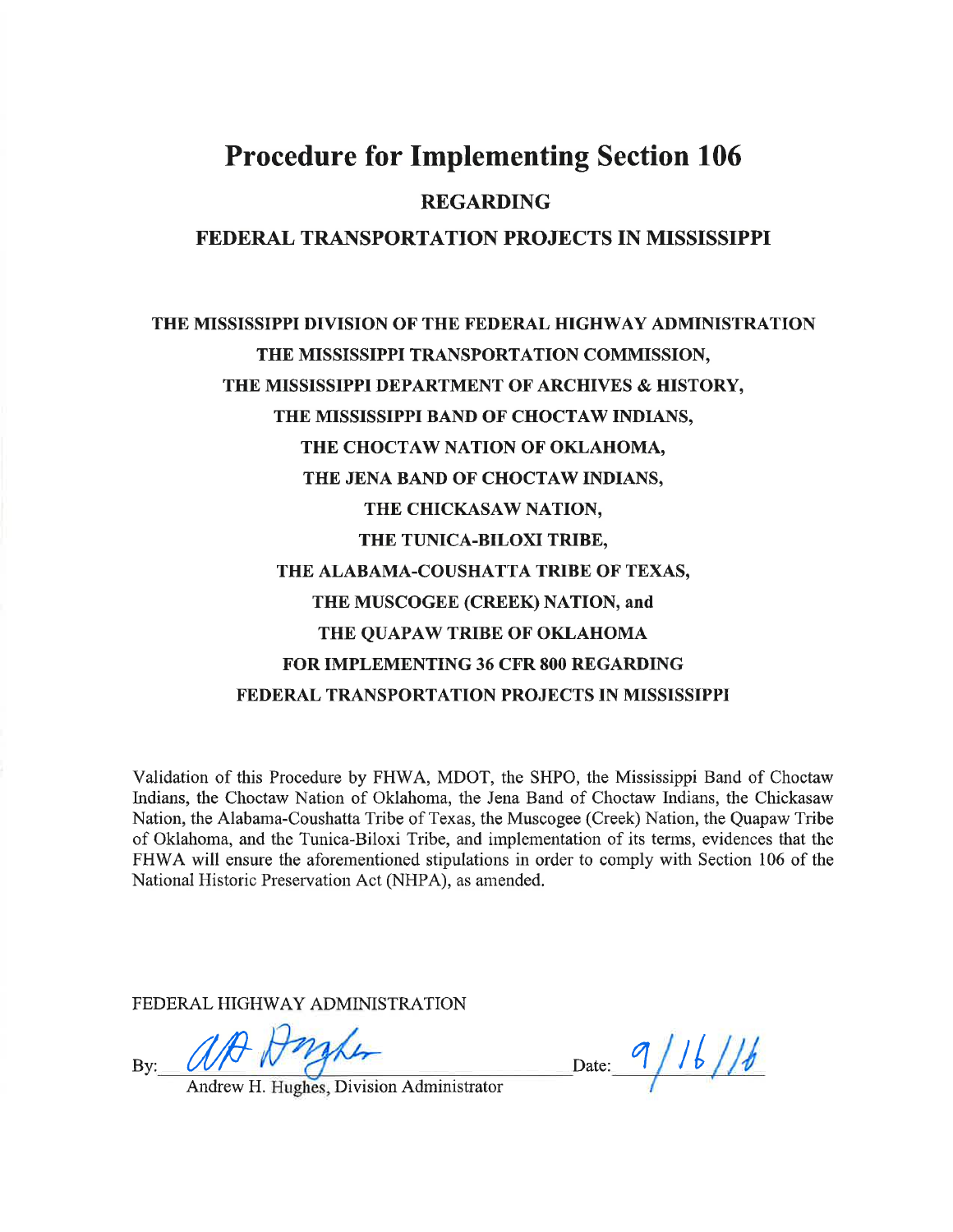### THE MISSISSIPPI DIVISION OF THE FEDERAL HIGHWAY ADMINISTRATION THE MISSISSIPPI TRANSPORTATION COMMISSION. THE MISSISSIPPI DEPARTMENT OF ARCHIVES & HISTORY. THE MISSISSIPPI BAND OF CHOCTAW INDIANS, THE CHOCTAW NATION OF OKLAHOMA, THE JENA BAND OF CHOCTAW INDIANS, THE CHICKASAW NATION, THE TUNICA-BILOXI TRIBE, THE ALABAMA-COUSHATTA TRIBE OF TEXAS, THE MUSCOGEE (CREEK) NATION, and THE QUAPAW TRIBE OF OKLAHOMA **FOR IMPLEMENTING 36 CFR 800 REGARDING** FEDERAL TRANSPORTATION PROJECTS IN MISSISSIPPI

Validation of this Procedure by FHWA, MDOT, the SHPO, the Mississippi Band of Choctaw Indians, the Choctaw Nation of Oklahoma, the Jena Band of Choctaw Indians, the Chickasaw Nation, the Alabama-Coushatta Tribe of Texas, the Muscogee (Creek) Nation, the Quapaw Tribe of Oklahoma, and the Tunica-Biloxi Tribe, and implementation of its terms, evidences that the FHWA will ensure the aforementioned stipulations in order to comply with Section 106 of the National Historic Preservation Act (NHPA), as amended.

MISSISSIPPI STATE HISTORIC PRESERVATION OFFICER

By:

Date:  $9 - 6$  / 6

Katie Blount, State Historic Preservation Officer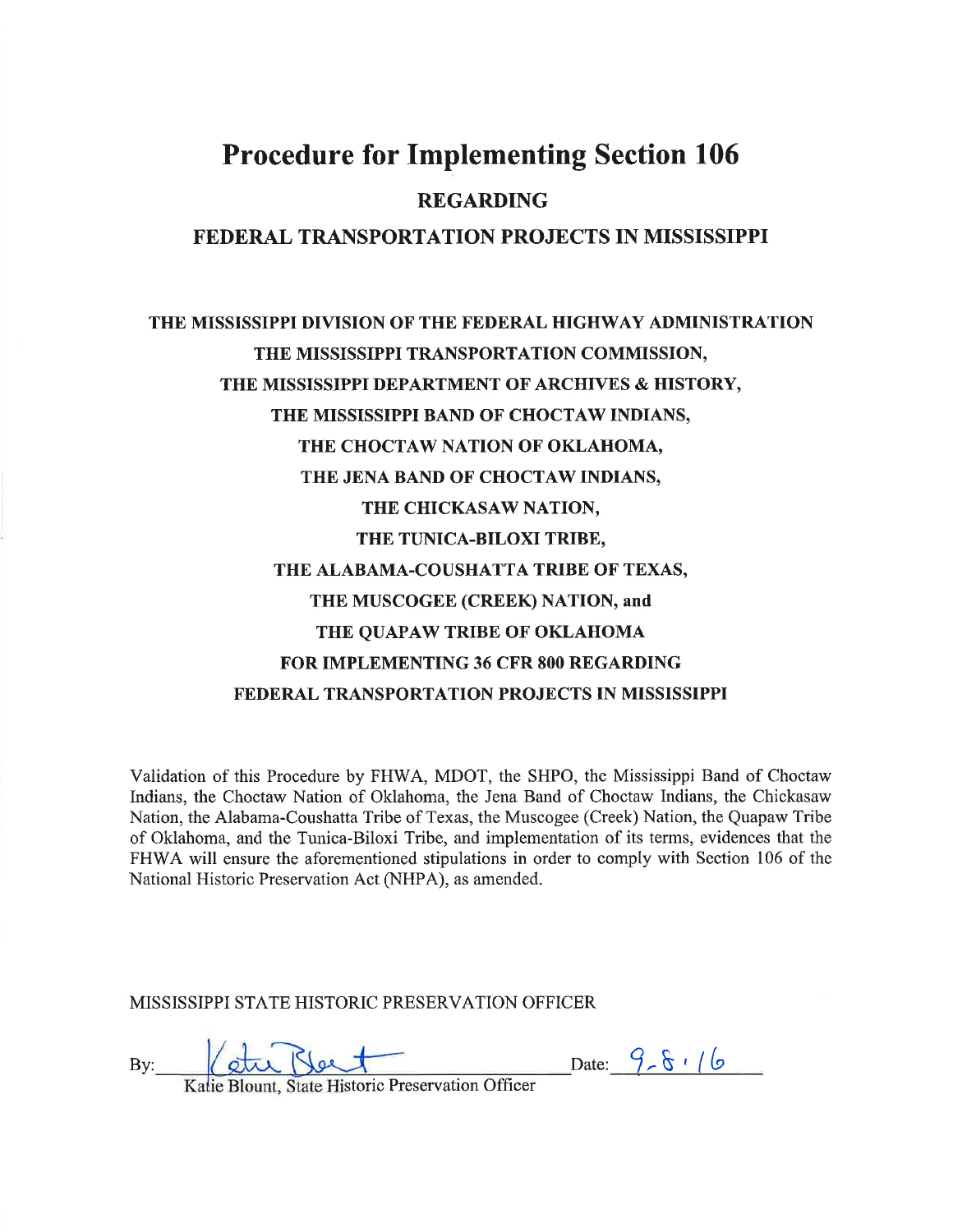### THE MISSISSIPPI DIVISION OF THE FEDERAL HIGHWAY ADMINISTRATION THE MISSISSIPPI TRANSPORTATION COMMISSION, THE MISSISSIPPI DEPARTMENT OF ARCHIVES & HISTORY, THE MISSISSIPPI BAND OF CHOCTAW INDIANS, THE CHOCTAW NATION OF OKLAHOMA, THE JENA BAND OF CHOCTAW INDIANS, THE CHICKASAW NATION, THE TUNICA-BILOXI TRIBE, THE ALABAMA-COUSHATTA TRIBE OF TEXAS, THE MUSCOGEE (CREEK) NATION, and THE QUAPAW TRIBE OF OKLAHOMA **FOR IMPLEMENTING 36 CFR 800 REGARDING** FEDERAL TRANSPORTATION PROJECTS IN MISSISSIPPI

Validation of this Procedure by FHWA, MDOT, the SHPO, the Mississippi Band of Choctaw Indians, the Choctaw Nation of Oklahoma, the Jena Band of Choctaw Indians, the Chickasaw Nation, the Alabama-Coushatta Tribe of Texas, the Muscogee (Creek) Nation, the Quapaw Tribe of Oklahoma, and the Tunica-Biloxi Tribe, and implementation of its terms, evidences that the FHWA will ensure the aforementioned stipulations in order to comply with Section 106 of the National Historic Preservation Act (NHPA), as amended.

MISSISSIPPI DEPARTMENT OF TRANSPORTATION

Date:  $8/3/16$ 

Melinda McGrath, Executive Director